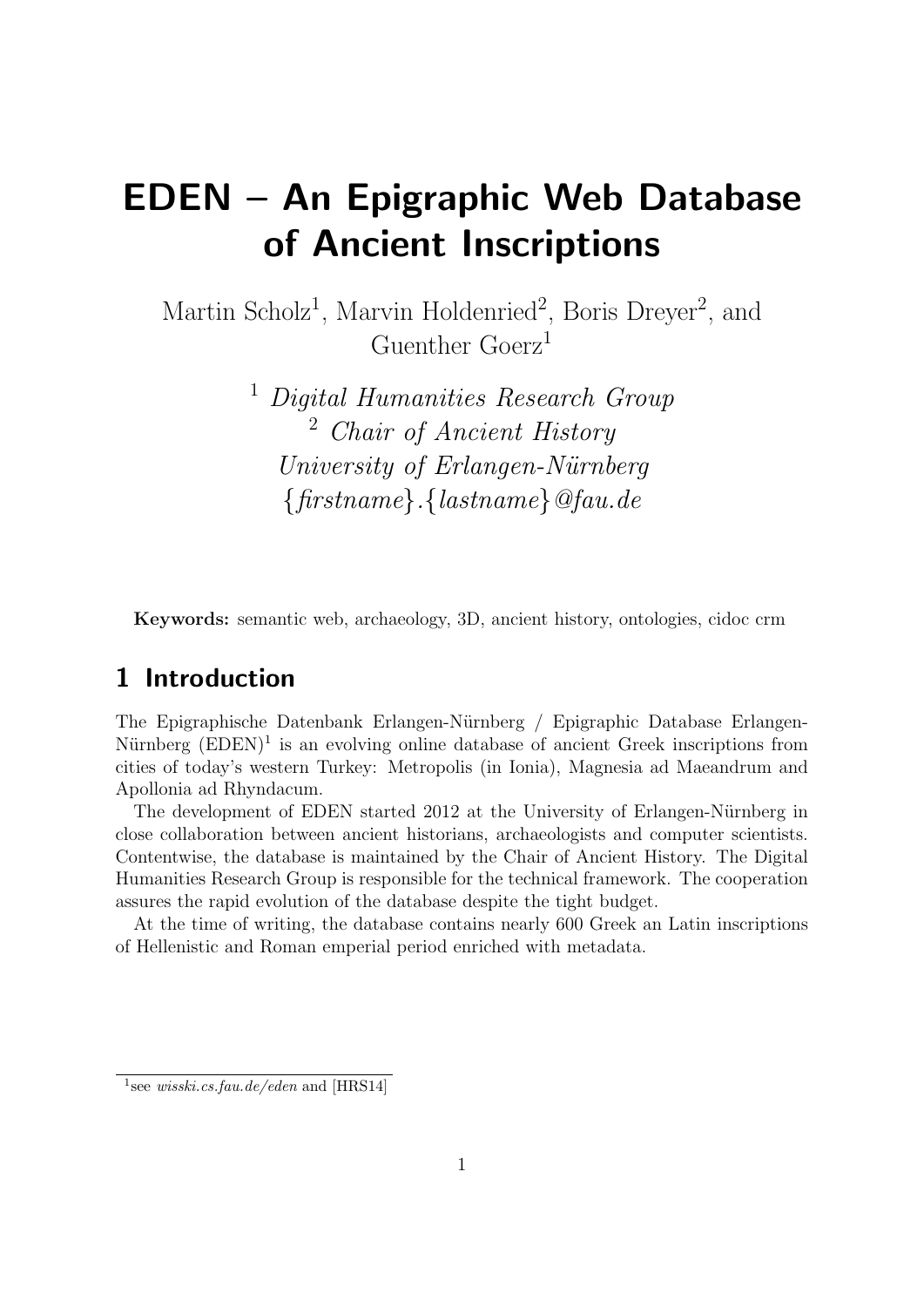### 2 The WissKI System

The technical base for EDEN is the virtual research environment WissKI<sup>2</sup> that is being developed and maintained by the Digital Humanities research group of the University of Erlangen-N¨urnberg, the Germanic National Museum in Nuremberg and the Zoological Research Museum Alexander Koenig in Bonn (all located in Germany).

The WissKI system is built upon the content management system (CMS) Drupal<sup>3</sup> and, as such, is purely web-based.

Like Wikipedia, the web interface serves as the one and only point of access to the database. Data acquisition, editing and presentation are done solely via the internet, usually and preferably with a web browser.

As a full-featured CMS, WissKI also offers functionality for managing web sites, from creating simple web pages like an "About us" section to fine-grained user roles and permissions. EDEN, for example, currently knows four roles: unauthenticated users (the public), authenticated users, editors, and administrators; each having different access rights.

WissKI allows data to be semantically enriched using Semantic Web techniques.<sup>4</sup> With RDF<sup>5</sup>, knowledge is represented in triples<sup>6</sup>, forming a loosely linked net composed of nodes and edges instead of rather rigidly defined records. Through the use of URIs, RDF has innate facilities to combine one's own local data with other data world-wide. Furthermore, OWL<sup>7</sup> ontologies provide flexible and modular ways of categorizing the data.

However, practitioners in both fields are still mostly unfamiliar with net-based visualization of data and a lot of state-of-the-art visualisation techniques do not scale well when applied to larger datasets. Also, the complexity of an ontology with hundreds of classes and properties constitutes a major obstacle for those not familiar with the ontology's structure.

In order to provide users with a well-known interface, WissKI hides the net-based data storage and the ontology's complexity and simulates a record-oriented approach. This is done by defining mappings between paths through the data, so-called ontology paths, and fields of a record.<sup>8</sup>

<sup>&</sup>lt;sup>2</sup>See *wiss-ki.eu* and [SG12]

<sup>3</sup>http://www.drupal.org

 $^{4}$ http://www.w3.org/2001/sw/wiki/Main\_Page, an introduction to Semantic Web and the techniques mentioned hereafter can be found in [HKR10]

<sup>5</sup>Resource Description Framework. RDF is the standard metadata format of the Semantic Web; see http://www.w3.org/RDF/

 $6$ An RDF triple can be seen as a simple proposition of the form *subject predicate object*  $7$ http://www.w3.org/OWL/

<sup>8</sup>A more detailed description of the path approach can be found in [FR12].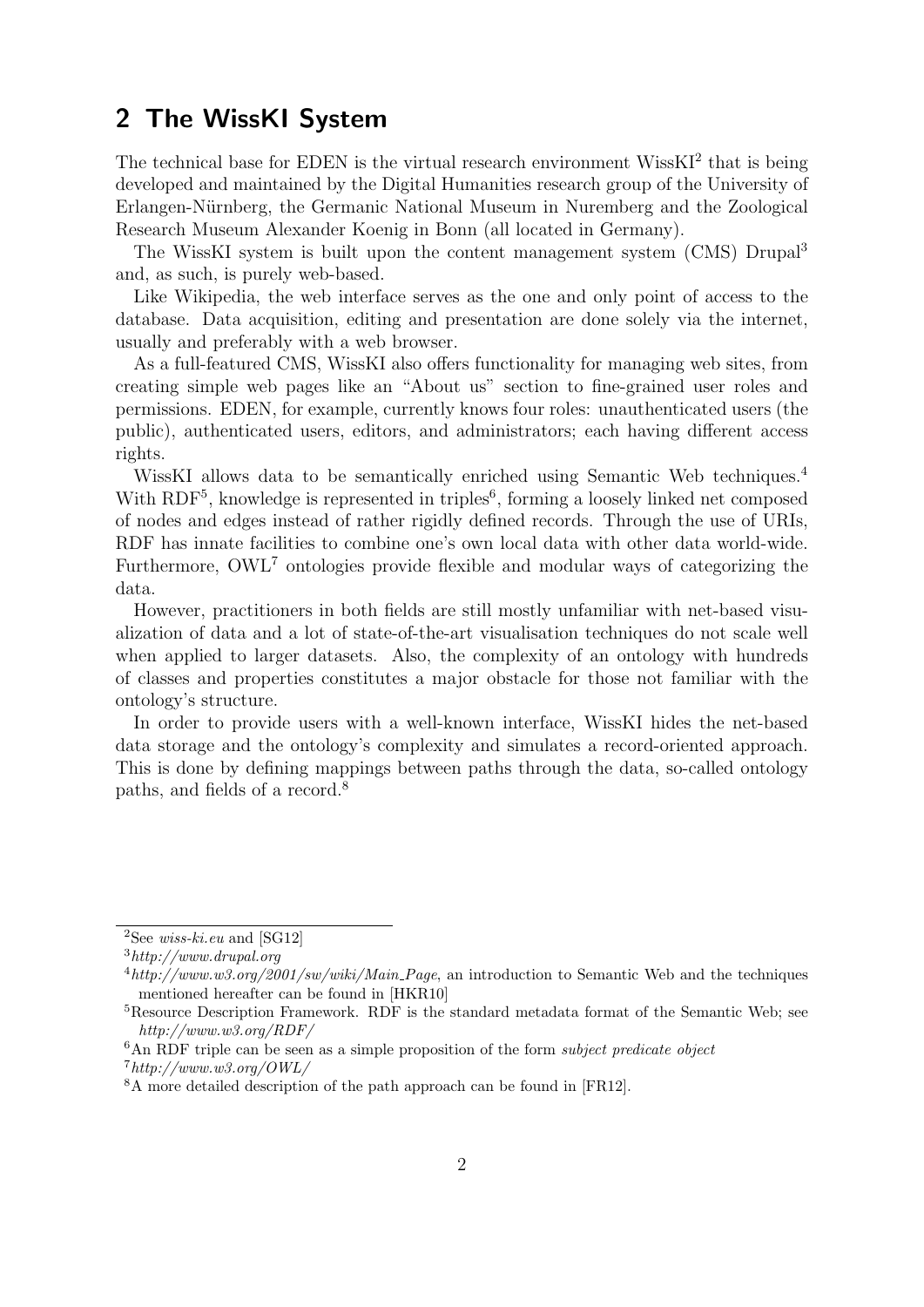## 3 Construction and Structure of the Epigraphic Database

The digital, web-based nature of EDEN together with the applied techniques offer many new possibilities. The following sections describe two design issues of the database that illustrate these possibilities.

#### 3.1 One Database for Multiple Disciplines

Contentwise, the EDEN database is edited by ancient historians from University of Erlangen-Nürnberg in cooperation with and archaeologists from Erlangen, Vienna and Turkey. One aim of the initiators is to compile the different views and requirements of both ancient historians and archaeologists into one database, building a bridge between the disciplines and hopefully leading to synergy effects.

EDEN contains information crucial for both disciplines: the textual or immaterial part of the inscription — which is the main focus of ancient historians — is addressed as detailed as the physical aspects of the inscription carriers (stones, coins, . . . ), which are essential for archaeologists. This combination is invaluable for both disciplines, since the inscription and its carrier must always be analyzed together.

The flexible data schema allows for extending EDEN quite easily. New categories of metadata can be added almost on the fly and "marginal pieces of information" can be enriched with new metadata, which make it possible to shift or multiply the focus of the database. EDEN already has undergone such focus creation: starting with two foci, the inscription and its carrier, the formerly marginal person and place references are gaining more and more focus. E.g. descriptions and geospatial information have been and still are being added, making each person and place a hub for accessing related inscriptions, etc. This means that the database can be readily adopted to support new research questions.

#### 3.2 Knowledge (re)presentation

As pointed out, the underlying WissKI system uses RDF and OWL for knowledge representation. EDEN defines a domain ontology that is based on the Erlangen CRM<sup>9</sup>, an OWL DL implementation of the CIDOC CRM<sup>10</sup>, and extends it with its own specialized classes and properties where needed.

The information of each object of interest (inscription, carrier, person, place, etc.) is assembled on a dedicated page. The layout is based on Wikipedia: The center displays free text while tabular data and images are shown on the right side. Where reasonable, metadata and pieces of free text referring to other objects are displayed as links, so that it is easy to browse the database from record to record (as known from Wikipedia). There are various types of free text in EDEN. An entry for an inscription contains at

<sup>9</sup>http://erlangen-crm.org

<sup>&</sup>lt;sup>10</sup>see *http://cidoc-crm.org* and  $[CDG+11]$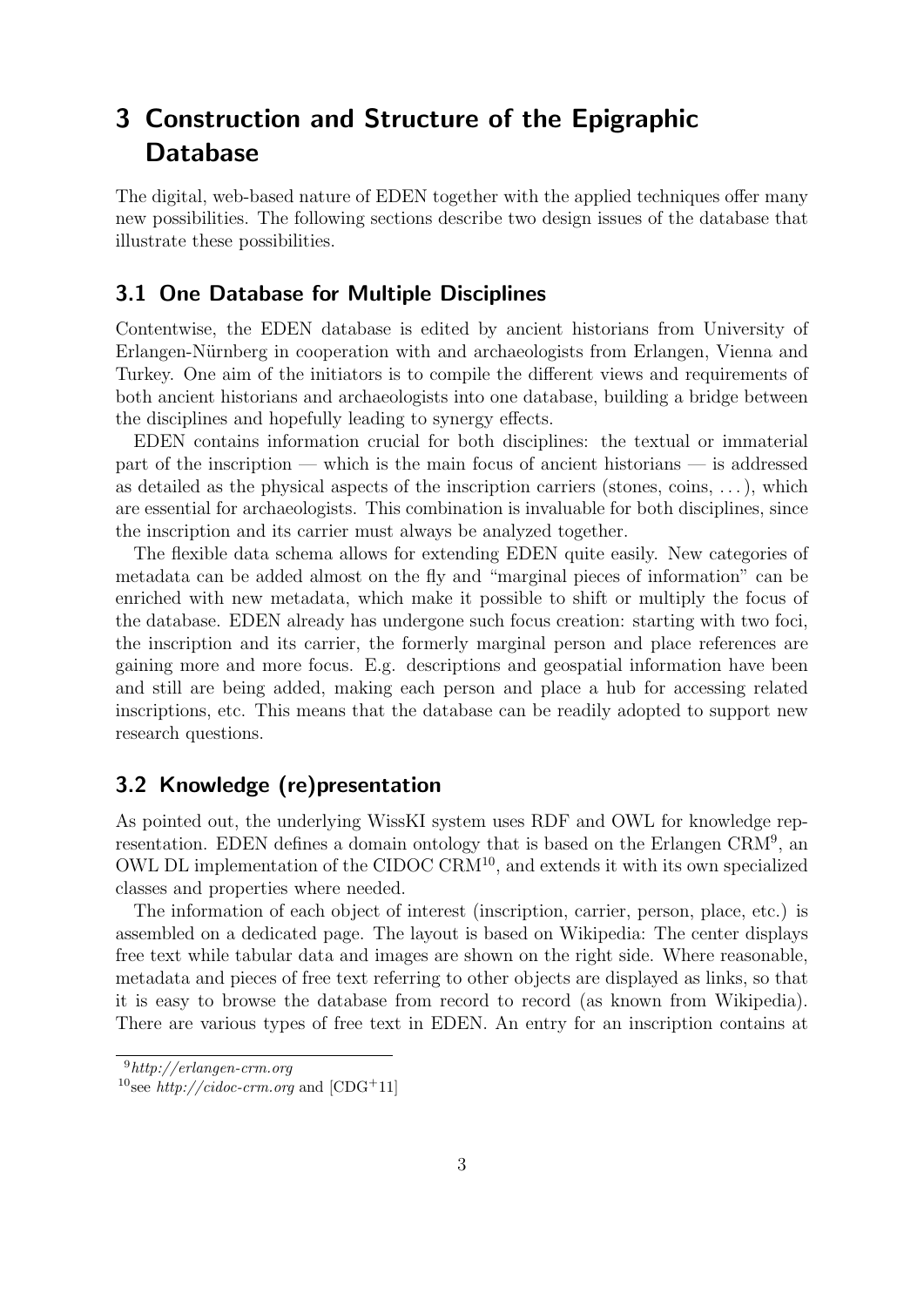least the original greek or latin transcription. However, most entries are accompanied by further elements, such as translations into German and English, basic information on finding place, editions and measurements and a traditional scientific commentary. Each of the text segments is a object in its own right and may be reused in other records. The same applies tabular metadata, where field autocompletion lets the user select existing entries. Inconsistencies due to copy-paste errors or spelling variants are thus avoided and the data gets interconnected more tightly. WissKI also features a graphical editor that allows for semantic annotation of the free text segments. The annotations are interwoven with the text and RDF triples may be created from them. EDEN currently annotates inscriptions, persons, places, publications and dates and automatically adds the links between these entities to the tabular data.

| Create and Link Text Delete Edit Form Edit Text Extractable triples Network Paths Triples XML Revisions Grant Devel<br>βασιλέως<br>Αττάλου<br>Φιλαδέλφου<br>[Edit]<br>- Deutsche Übersetzung<br>"(Altar) des Königs Attalos Philadelphos"<br>[Goto] [Edit]<br>- Englische Übersetzung:<br>"(Altar) of King Attalus Philadelphus"<br>[Goto] [Edit]<br>- Regest | $- Inschrift$<br>Bezeichnung<br>1 Metropolis<br>Titel<br>Rundaltar des Königs Attalos II. Philadelphos<br>Inschrift ist Teil der thematischen Gruppe<br>Könige von Pergamon<br>Die Inschriften von Metropolis<br>lst verlinkt mit<br>2 Metropolis<br>8 Metropolis<br>Inschrift verlinkt auf Person<br>Attalos II, Philadelphos<br><b>Eumenes II</b><br>Philetairos<br>Athenaios<br>Apollonios, Sohn des Attalos, Enkel des Andron<br><b>Apollonis</b><br>Sprachen | <b>Images</b>                                    |
|---------------------------------------------------------------------------------------------------------------------------------------------------------------------------------------------------------------------------------------------------------------------------------------------------------------------------------------------------------------|-------------------------------------------------------------------------------------------------------------------------------------------------------------------------------------------------------------------------------------------------------------------------------------------------------------------------------------------------------------------------------------------------------------------------------------------------------------------|--------------------------------------------------|
|                                                                                                                                                                                                                                                                                                                                                               |                                                                                                                                                                                                                                                                                                                                                                                                                                                                   |                                                  |
|                                                                                                                                                                                                                                                                                                                                                               |                                                                                                                                                                                                                                                                                                                                                                                                                                                                   |                                                  |
|                                                                                                                                                                                                                                                                                                                                                               |                                                                                                                                                                                                                                                                                                                                                                                                                                                                   |                                                  |
|                                                                                                                                                                                                                                                                                                                                                               |                                                                                                                                                                                                                                                                                                                                                                                                                                                                   |                                                  |
|                                                                                                                                                                                                                                                                                                                                                               |                                                                                                                                                                                                                                                                                                                                                                                                                                                                   |                                                  |
|                                                                                                                                                                                                                                                                                                                                                               |                                                                                                                                                                                                                                                                                                                                                                                                                                                                   |                                                  |
|                                                                                                                                                                                                                                                                                                                                                               |                                                                                                                                                                                                                                                                                                                                                                                                                                                                   |                                                  |
|                                                                                                                                                                                                                                                                                                                                                               |                                                                                                                                                                                                                                                                                                                                                                                                                                                                   |                                                  |
|                                                                                                                                                                                                                                                                                                                                                               |                                                                                                                                                                                                                                                                                                                                                                                                                                                                   |                                                  |
|                                                                                                                                                                                                                                                                                                                                                               |                                                                                                                                                                                                                                                                                                                                                                                                                                                                   | <b>Vocabulary information</b>                    |
|                                                                                                                                                                                                                                                                                                                                                               | Altgriechisch                                                                                                                                                                                                                                                                                                                                                                                                                                                     | Vocabulary:                                      |
|                                                                                                                                                                                                                                                                                                                                                               | - Träger der Inschrift                                                                                                                                                                                                                                                                                                                                                                                                                                            | Inschriften<br>Label:                            |
|                                                                                                                                                                                                                                                                                                                                                               | Name des inschriftenträgers<br>Inschriftenträger 1 Metropolis                                                                                                                                                                                                                                                                                                                                                                                                     | 1 Metropolis                                     |
|                                                                                                                                                                                                                                                                                                                                                               | Inschriften auf Träger                                                                                                                                                                                                                                                                                                                                                                                                                                            | Alternate Label:                                 |
| Fund: in Tepeköv, nunmehr in der Volksschule von Yeniköv.                                                                                                                                                                                                                                                                                                     | 1 Metropolis<br>$\blacktriangleright$ Fund                                                                                                                                                                                                                                                                                                                                                                                                                        | Rundaltar des Königs Attalos II.<br>Philadelphos |
| Maße: Höhe: 0,645 m; Durchmesser: 0,27 m; Buchstabenhöhe: 0,03-0,05 m.                                                                                                                                                                                                                                                                                        | Fundstelle                                                                                                                                                                                                                                                                                                                                                                                                                                                        |                                                  |
| Edition: Meric 1982, Inschriften nr. 1; IK 17,1, nr. 3407.                                                                                                                                                                                                                                                                                                    | Undifferenzierte Fundstelle in Tepeköy allg. (Mittelwert)                                                                                                                                                                                                                                                                                                                                                                                                         |                                                  |
| [Goto] [Edit]                                                                                                                                                                                                                                                                                                                                                 | Altere Editionen<br>Meric 1982, Inschriften nr. 1.                                                                                                                                                                                                                                                                                                                                                                                                                |                                                  |
|                                                                                                                                                                                                                                                                                                                                                               | IK 17.1, nr. 3407.                                                                                                                                                                                                                                                                                                                                                                                                                                                |                                                  |
| - Kommentar                                                                                                                                                                                                                                                                                                                                                   | Trägerart<br>Rundaltar                                                                                                                                                                                                                                                                                                                                                                                                                                            |                                                  |
| Unter Attalos II. (159/8-138/7 v.Chr. <sup>[1]</sup> ) erlebte die Stadt eine erste große Blüteperiode. Er ließ, von                                                                                                                                                                                                                                          | Maße<br>Buchstabenhöhe: 0.03-0.05 m                                                                                                                                                                                                                                                                                                                                                                                                                               |                                                  |
|                                                                                                                                                                                                                                                                                                                                                               | Durchmesser: 0.27 m                                                                                                                                                                                                                                                                                                                                                                                                                                               |                                                  |
| herausragenden Mitbürgern wie Apollonios vermittelt, der Stadt große Wohltaten zukommen (für die Jugend<br>der Stadt im Sinne der Bildung und der sportlichen Übung). Apollonios wurde dafür im Frühjahr 144 v.Chr.                                                                                                                                           | Höhe: 0.645 m                                                                                                                                                                                                                                                                                                                                                                                                                                                     |                                                  |
| von der Stadt geehrt (IK 63, M I B, bes. Z. 1-4, 10-28).                                                                                                                                                                                                                                                                                                      |                                                                                                                                                                                                                                                                                                                                                                                                                                                                   |                                                  |
| Die meisten, heute ergrabenen, öffentlichen Gebäude der Stadt, das Buleuterion, die Agora, die Stoa und das                                                                                                                                                                                                                                                   |                                                                                                                                                                                                                                                                                                                                                                                                                                                                   |                                                  |
| Theater, entstanden um die Hälfte des zweiten Jahrhunderts, also in dieser Zeit (Meric 2004, S. 47-50, 85),                                                                                                                                                                                                                                                   |                                                                                                                                                                                                                                                                                                                                                                                                                                                                   |                                                  |
| vielleicht auch das Gymnasion. Die Beliebtheit des attalidischen Regimes gerade auch unter den griechischen                                                                                                                                                                                                                                                   |                                                                                                                                                                                                                                                                                                                                                                                                                                                                   |                                                  |
| Städten und in der griechischen Öffentlichkeit resultierte einmal aus dem bürgerlichen Auftreten nicht zuletzt                                                                                                                                                                                                                                                |                                                                                                                                                                                                                                                                                                                                                                                                                                                                   |                                                  |
| im Herrschaftszentrum in Pergamon und dann auch aus dem gemeinschaftlichen Zusammenwirken aller<br>Söhne des Attalos I. (gest. 197) und der Apollonis, der Brüder des Eumenes II. (197-159): Attalos II., der                                                                                                                                                 |                                                                                                                                                                                                                                                                                                                                                                                                                                                                   |                                                  |

Figure 1: Inscription 1 Metropolis, Rundaltar des Königs Attalos II. Philadelphos, http://wisski.cs.fau.de/eden/content/ecrm\_E34\_Inscription01e6: The information describing the inscription is assembled to a record.

### 4 From a Database to a Virtual Excavation Site

In 2012, 3D scans of various excavation sites in Metropolis in Ionia have been produced. Geometries of large buildings like a bath complex, a stairway and many others have been assembled (as surfaces, not mere point clouds). The goal is to tightly integrate the 3D models with the epigraphic database, in order to eventually enable users to hover through a joint virtual version of the Metropolis excavation site. In the following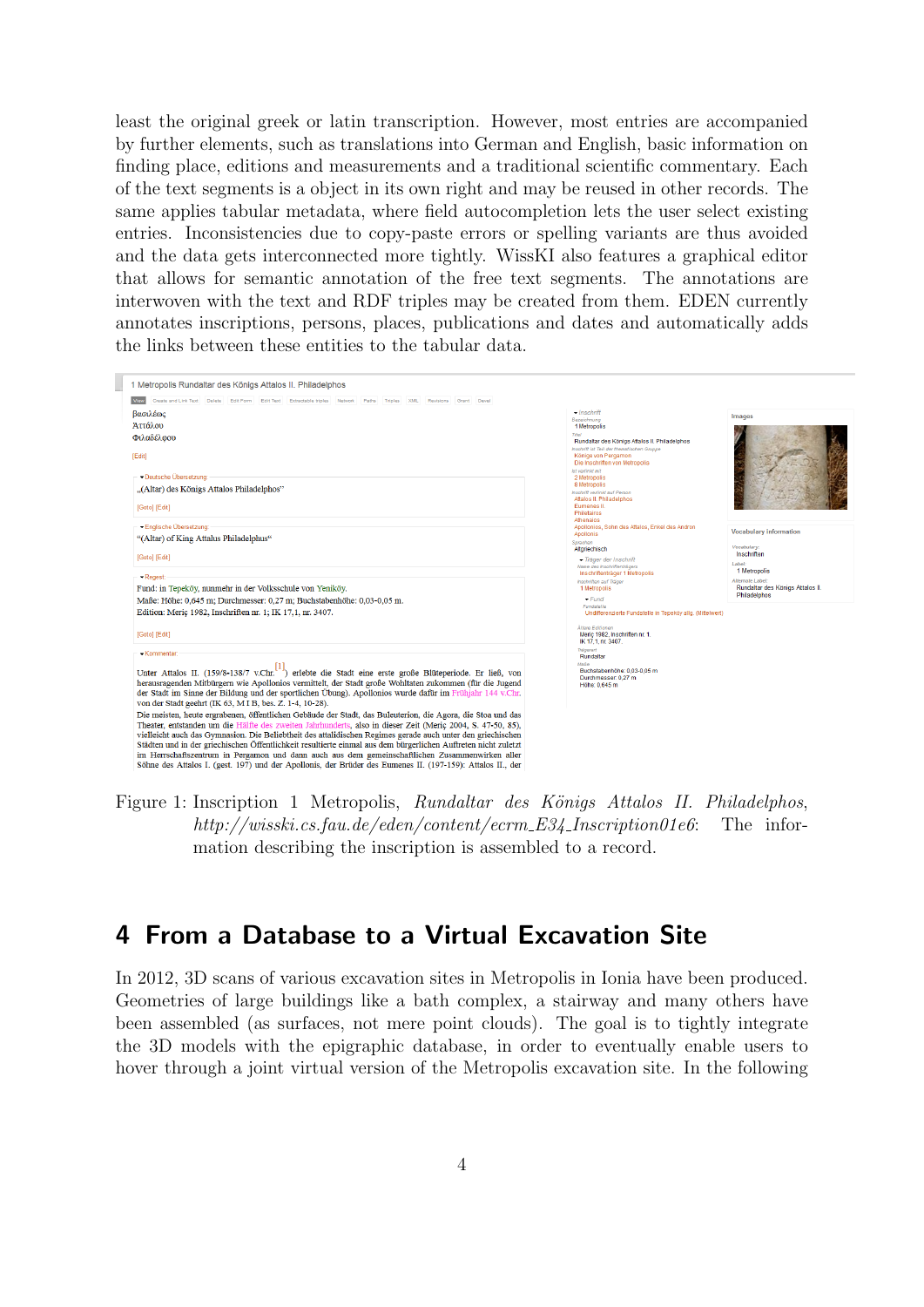paragraphs we want to provide a short résumé of the work done so far, the challenges encountered and possible solutions.

WissKI is a web-based system and therefore the 3D models have to be rendered on web pages. A couple of years ago this was quite an obstacle, as there were no standardized ways to use the efficient rendering features of the graphics card through a web browser. In 2011, the specification of Web $GL<sup>11</sup>$  closed that gap. WebGL enables efficient rendering of three dimensional content on web pages and is widely supported nowadays. WissKI uses the three is library<sup>12</sup> that builds on top of WebGL and provides a simple and yet powerful API with lots of functionalities, like predifined motion controls and support for different file formats. Various code examples make it easy to set up a scene. Those with some expertise in 3D models may use plenty of parameters for lights, colors, materials, etc. for fine-tuning. The layout of EDEN was altered such that the 3D model, if existent, is shown in the center in the same place as free text.



Figure 2: Find spot Gynmasium Bath Complex with view on the fireplace, http://wisski.cs.fau.de/eden/content/eden Fundstelle1d9aecfe-d714-4d44  $a4b8-8670da214cd0$ : The 3D model complements the semantically enriched tabular metadata.

The original geometries are of variable size, some containing several million vertices, leading to files with sizes much bigger than 100 MB. Such file sizes, however, are not acceptable in web applications like EDEN; downloading such files would take far too long

<sup>&</sup>lt;sup>11</sup>see http://webgl.org. The first version of the specification from 2011 can be found at https://www.khronos.org/registry/webgl/specs/1.0.0/

<sup>12</sup>http://threejs.org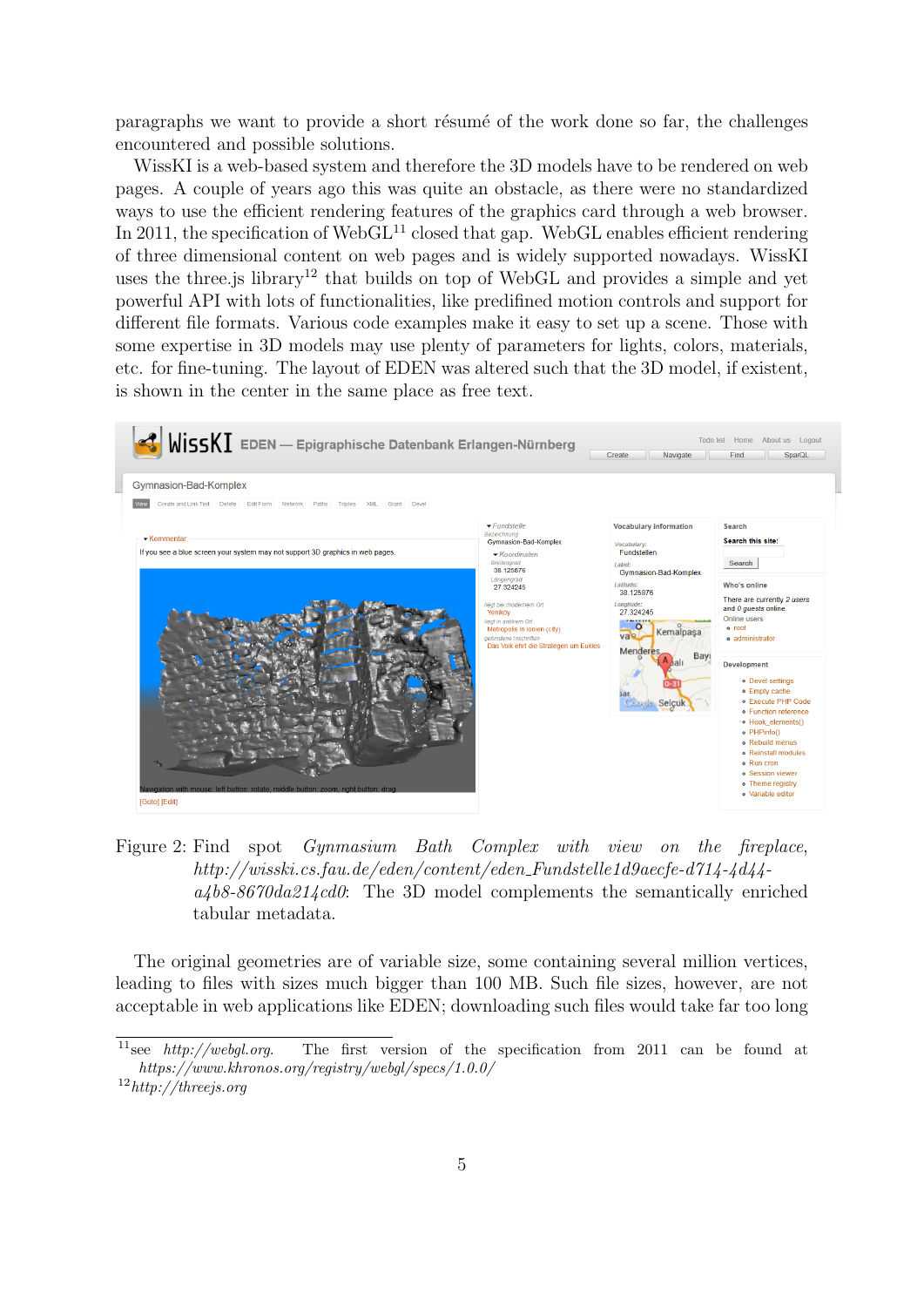and furthermore, the mere size could make weaker clients crash. In a first approach, we therefore reduced the file size to some kilobytes, sacrificing the high resolution. Although the sites' overall shape is still intact, detailed surface structures are not retained. This, of course, is far from optimal for displaying inscriptions. For a better visual experience with acceptable load time delays we therefore plan to integrate and experiment with three techniques:

- 1. Loading geometries on demand and dynamically adjusting the level of detail of objects, starting with coarse-grained geometries and loading finer ones if needed. This is commonly used to reduce complexity of objects far away from the user's perspective. In our case it can also help to reduce internet traffic and loading delays.
- 2. Bump maps are used to render smaller surface structures on a coarse-grained mesh. In our case we thus could recover the details lost in the downsampling process mentioned above. Bump maps are typically stored as normal 2D bitmaps and encode the surface information much denser than a mesh, again reducing traffic.
- 3. Textures may show smaller surface structures like scratches or even inscriptions, too, by simulating light and shadows.

The 3D models are not only nice visualizations, but also a way to access the semantically enriched information in EDEN. Thus, the question arises how and how much should the 3D data be intermingled with the semantically enriched data? In the long run, we would like to annotate parts of 3D models in the same way we annotate texts with named entities. These parts, then, should be highlighted, showing web links to their references. But where should these annotations be stored? One option would be to store it directly in the mesh, as it is done for textual annotations. The other option is to point into the mesh, by using techniques like the selectors in the Open Annotation Collaboration model<sup>13</sup>.

This has a lot of technical issues. But also imposes challenges on the user interface, e.g. ergonomically selecting a subset of a mesh — only with the capabilities of modern browsers. In this case, there seem to be solutions at hand soon: The German research project "Inschriften im Bezugsystem des Raumes" e.g. is developing such a mechanism by combining 3D mesh and 2D bitmap information.<sup>14</sup>

Since recently, the developers of WissKI at the University of Erlangen-Nürnberg have joined forces with the research project "Virtuelle Rekonstruktion von Barockschlössern im ehemaligen Ostpreußen"<sup>15</sup> of the Herder-Institut, which uses WissKI for virtually reconstructing palaces in former East Prussia. This cooperation may be fruitful for EDEN as well.

In conclusion, the way to a virtual 3D excavation site seems laborious, as out-of-thebox tools and techniques are still missing, but nevertheless within reach.

<sup>&</sup>lt;sup>13</sup>See http://www.openannotation.org/spec/core/specific.html#Selectors

<sup>&</sup>lt;sup>14</sup>See http://www.spatialhumanities.de/ibr/technologie/genericviewer.html

<sup>15</sup>https://www.herder-institut.de/forschung-projekte/laufende-projekte/virtuelle-rekonstruktion-vonbarockschloessern-im-ehemaligen-ostpreussen.html